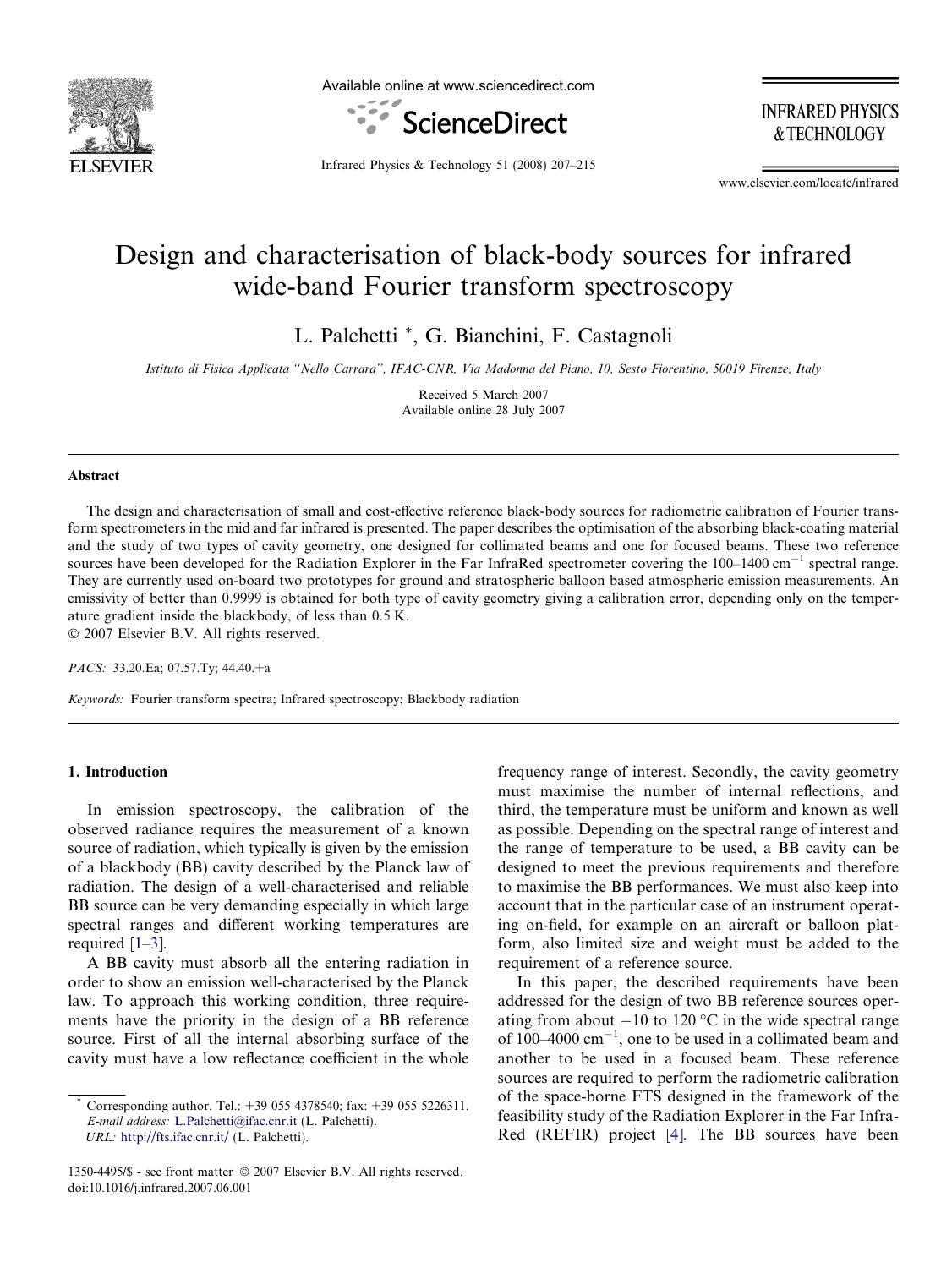<span id="page-1-0"></span>fabricated and used in the REFIR-BreadBoard (REFIR-BB) [\[5\]](#page-8-0) and the REFIR-Prototype for Applications and Development (REFIR-PAD) [\[6\]](#page-8-0) prototypes of the FTS. The design and the characterisation of the internal coating is described in Section 2. Section 3 is devoted to the design of the cavity geometry. In Section [4,](#page-3-0) the fabrication of BB is described, and finally in Section [5,](#page-4-0) the characterisation of the emission performance is shown.

# 2. Internal coating

The requirements of low reflectance and high thermal conductance can not be easily met by a single compound cavity, where the specularly reflecting surface is also the supporting mechanical structure. BB cavities are usually made with a composite structure: a metallic case with high thermal conductance, typically with the drawback of high reflectance, and a thin surface coating with high absorbance to reduce the internal reflectance.

The internal cavity can be coated with different materials depending on working temperature and frequency range. Different tests have been performed in order to identify the best choice for the infrared (IR) spectral range with materials compatible with working temperatures in the range of  $-10$  to 120 °C. Table 1 reports the characteristics of the tested coatings.

The characteristics of the fabricated coatings are summarised in the following list.

- Xylan $\odot$ <sup>1</sup> is a fluoropolymer (PTFE polytetrafluoroethylene) coating developed for low friction application where mechanical components are operated at high temperature. Xylan 1052 is hard, wear resistant, and stable at over 260 C. Xylan was deposited after sulfuric oxidation.
- OFROFIX is a black lack produced for painting motor mufflers and therefore is resistant to high temperatures. It is filled with pigments to increase blackness and thermal conductivity.
- CAPEC is a nitro matt black lack for automotive applications. It is filled with pigments to increase blackness and thermal conductivity.
- Oxidised copper is obtained by anodic deposition and sulfuric oxidation. Black organic pigments are used to increase surface blackness.

All coatings are grown on Anticorodal 6082 T6 aluminium alloy.

Coating reflectances were measured in the 400– 4000 cm<sup>-1</sup> spectral range with  $2 \text{ cm}^{-1}$  resolution by using a Nicolet<sup>™</sup> FTIR spectrometer. The measurements were performed with the probing beam incident at  $4^\circ$  on the sample surface. [Fig. 1](#page-2-0) shows the results for the samples reported in Table 1.

| Table 1 |                 |
|---------|-----------------|
|         | Tested coatings |

| Coating                                 | Thickness<br>$(\mu m)$ | Max temperature $(^{\circ}C)$ |
|-----------------------------------------|------------------------|-------------------------------|
| $X$ ylan <sup>®</sup> 1052              | 25                     | 285                           |
| <b>CAPEC</b> lack                       |                        |                               |
| CAPEC lack with pigments <sup>a</sup>   |                        |                               |
| OFROFIX lack with pigments <sup>b</sup> |                        | 300                           |
| Oxidised copper                         | $15 - 20$              |                               |
| Copper                                  | $15 - 20$              | $\overline{\phantom{a}}$      |

<sup>a</sup> 22% smoke black, 11% silver graphite, 5% oxide black.

<sup>b</sup> 8% smoke black, 8% silver graphite, 8% oxide black.

Good performances (i.e. a reflectivity less than 10%) in this spectral range are obtained with the Xylan family, the oxidised copper, and the OFROFIX mixture coatings, which also allow the usage at high temperature.

Scattering is not considered in this analysis since surface in all the samples appears to be quite smooth. In the IR range the effect is further enhanced by the longer wavelengths.

# 3. Cavity geometry

The geometry of the cavity has to be designed in order to maximise the whole BB absorbance, which depends on both the internal surface reflectance and the number of reflections. The surface reflectance depends on the material, as seen in Section 2, and it can be minimised by selecting the proper coating for the spectral interval of interest. The maximisation of the number of reflections is instead dependent on the cavity geometry and the field-of-view (FOV) of the instrument observing the cavity itself.

General treatments have been developed in different ways and under different conditions, see for instance Ref. [\[7\]](#page-8-0). Here we present a simple approach, which is able to identity a few geometric parameters that can be optimised for different characteristics of the FOV required by the instrumentation, where the BB sources has to be used. In this analysis we limited our description to the output characteristics required for the BB sources used in the REFIR prototypes, i.e. one source to be used in a collimated beam and another one is to be used in a focused beam.

## 3.1. Case of a collimated beam

In this case, the optical beam is collimated and therefore is generally quite large. The BB source has usually a size where the diameter  $D$  and the length  $L$  have more or less the same value. This is the case of the REFIR internal reference BB (RBB), where  $D = 64$  mm and  $L = 90$  mm. Because of the reduced length, the shape of the internal bottom surface is chosen to be a reversed cone with the tip toward the output aperture, while the lateral surface is a cylinder, [Fig. 2](#page-2-0).

The number of internal reflections can be calculated by the ray tracing for two particular cases, a near-lateral beam

<sup>1</sup> [www.whitfordww.com](http://www.whitfordww.com).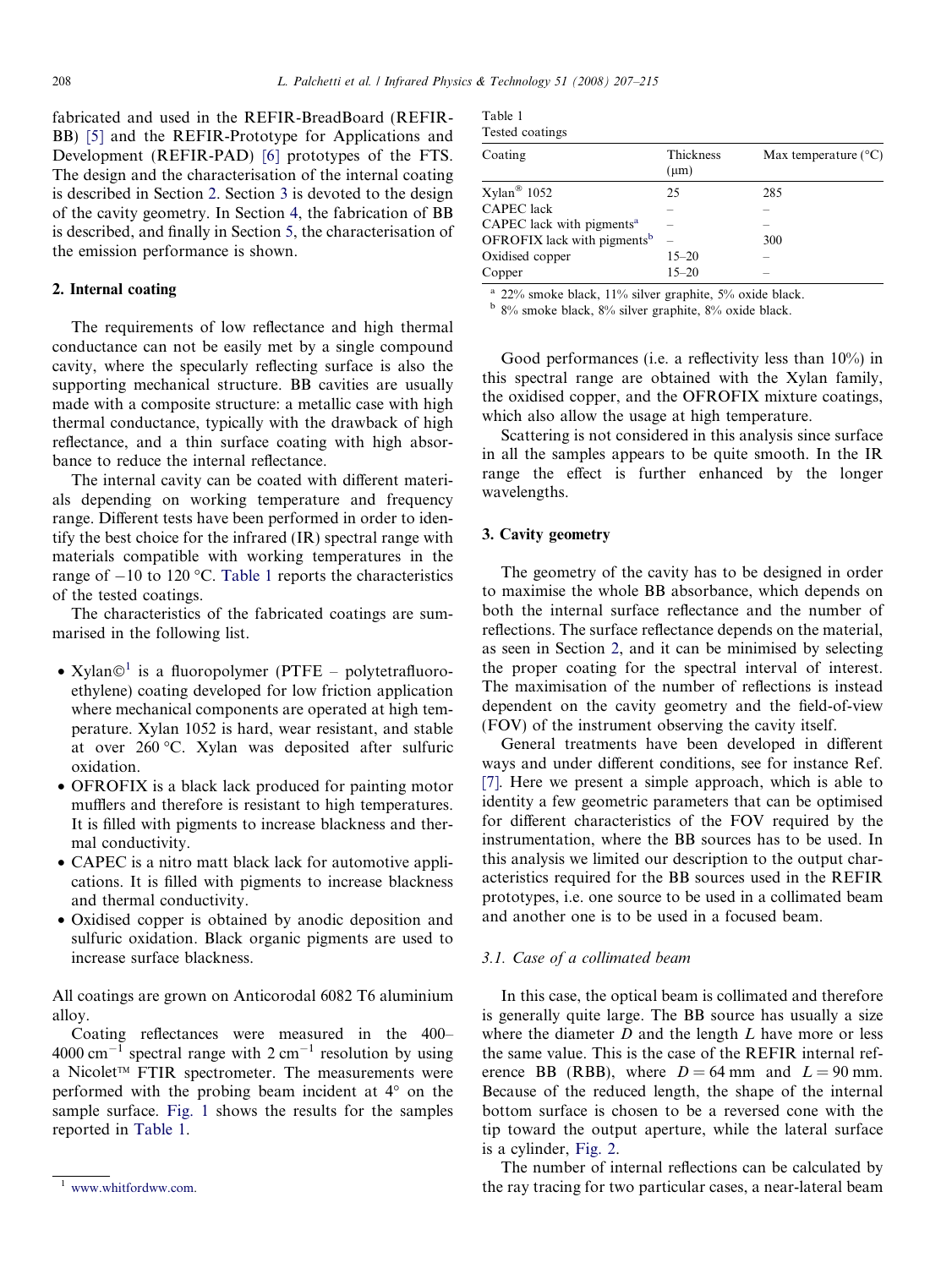<span id="page-2-0"></span>

Fig. 1. Reflectance at 4° incident angles measured on the different samples described in the text.

(LB, continuous line), and a near-central beam (CB, dashed line). For the LB, the first and third reflection points are on the bottom surface whereas the other reflection points are on the lateral surface. In the limit of a LB coincident with the vertex,  $r_N$  is maximum and it is given by

$$
r_N = D(N-3)\tan\left(4\alpha - \frac{\pi}{2}\right), \quad \text{for } N \ge 4. \tag{1}
$$

For the CB, the first reflection is on the bottom surface whereas the following reflections are on the lateral surface. The distance  $r_N$  from the internal bottom to the Nth reflection point along the lateral surface is given by the equation

$$
r_N = \frac{D}{2} \tan \alpha + \frac{D}{2 \tan 2\alpha} + (N - 2) \frac{D}{\tan 2\alpha}, \quad \text{for } N \ge 2,
$$
\n(2)

where  $D$  is the distance of the beam from the lateral surface, and  $\alpha$  is the angle at the base of the internal cone.

These results have been used to calculate in these two particular case the number of reflections as a function of the base angle  $\alpha$ . In the other cases, when the beam is



Fig. 2. Internal cavity geometry for the RBB used for collimated beams.

located between LB and CB, the number of internal reflections is always larger. The results are shown in [Fig. 3](#page-3-0) for the distance  $r$  normalised with respect to the diameter  $D$ for the three first reflection points over the lateral surface for  $N = 4.5.6$  in the case the LB (continuous line) and for  $N = 2,3,4$  in the case of CB (dashed lines). The Figure shows that for a cavity aspect ratio  $L/D \ge 1.4$ , as occurs for RBB, there are at least four internal reflection points when  $\alpha$  is about 35 °.

#### 3.2. Case of a focused beam

In this case, the optical beam is focused at the output of the BB cavity. The BB aperture  $D$  is therefore smaller and L can be generally larger than  $2 - 3$  D. This is the case of the REFIR internal cold and hot BBs (CBB and HBB, respectively), where  $D = 22$  mm and  $L = 55$  mm. Because of the greater length, the shape of the internal bottom surface is chosen to be a cone with the tip toward the bottom, while the lateral surface is a cylinder, see [Fig. 4](#page-3-0). Also in this case, the number of reflections can be calculated by ray tracing for the beams CB and LB.

Let us take the beam aperture equal to  $2i$ , then LB forms with horizontal axis of the cavity an angle equal to *i*. LB reflects from the bottom to the lateral surface and the distance  $r_N$  from the bottom to the Nth reflection point is

$$
r_N = D(N-1)\frac{1 + \frac{2L\tan(i)}{D}}{\tan(2\alpha - i)} \quad \text{for } N \ge 2.
$$
 (3)

For the CB, the worst condition is when the beam is incident on the cone tip with an angle equal to i. In this case,  $r_N$  is given by the equation

$$
r_N = D\left(1 + \frac{2L\tan(i)}{D}\right) \left[\frac{\frac{5}{2} - N}{\tan(4\alpha + i)} - \frac{\tan \alpha}{2}\right] \quad \text{for } N \ge 3.
$$
\n(4)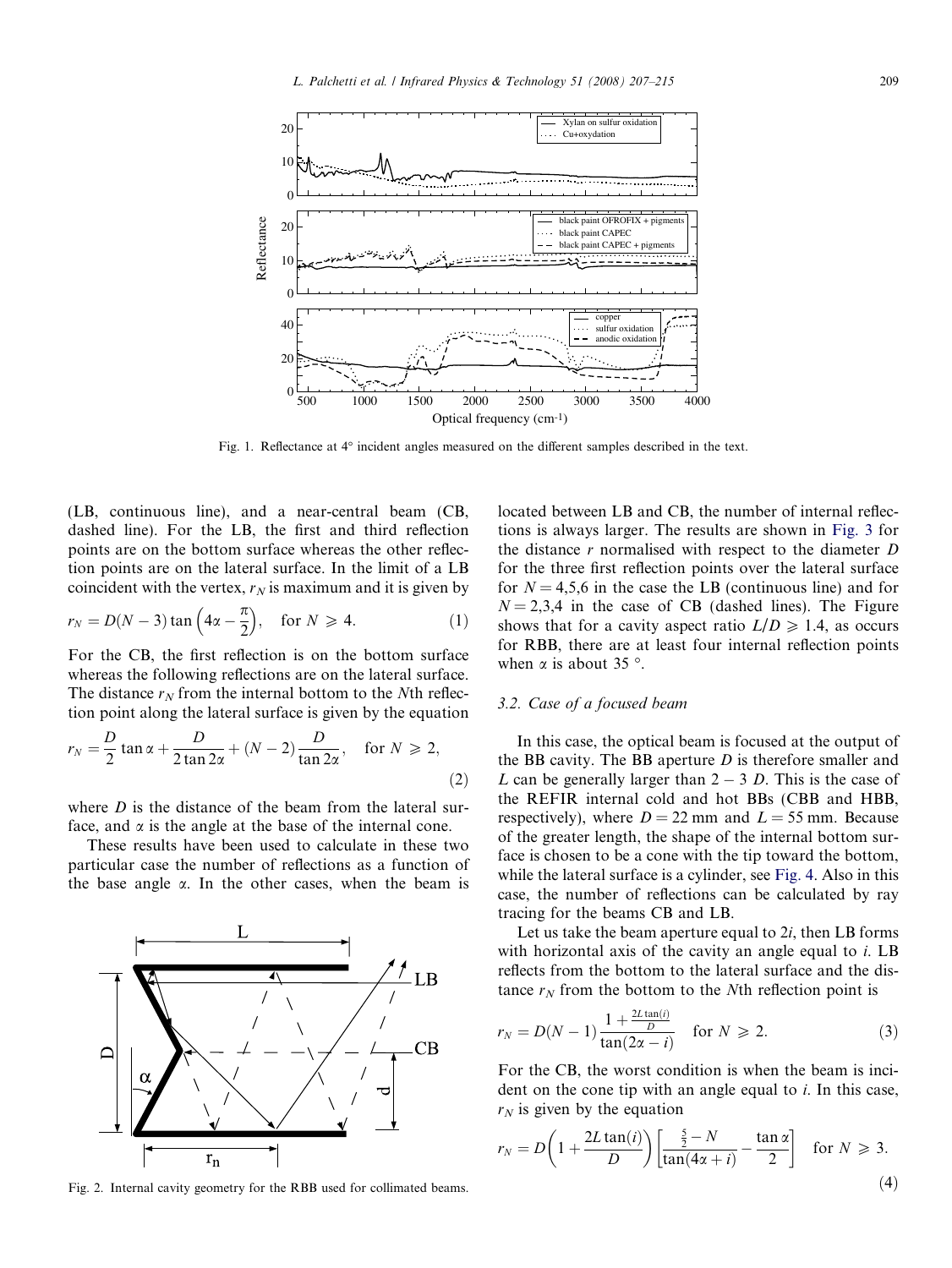<span id="page-3-0"></span>

Fig. 3. Normalised distance r/D for a different number N of internal reflections in the case of LB (continuous line), and CB (dashed lines) for RBB geometry.



Fig. 4. Internal cavity geometry for the HBB/CBB used for focused beams. LB and CB form with the cavity horizontal axis an angle equal to i.

[Fig. 5](#page-4-0) shows the results for three reflections on the lateral surface for  $N = 3,4,5$  in the both cases. With a cavity aspect ratio  $L/D = 2.5$ , as in the case of HBB/CBB, there are four internal reflections when  $\alpha$  is about 33°.

#### 4. Fabrication and characterisation

Both BB types described in the previous section were used on-board the REFIR prototypes. The type for collimated beams was used as reference for the second input port (RBB), and the smaller type for focused beams as the hot and cold calibration sources (HBB and CBB). The mechanical layout is shown in [Fig. 6](#page-4-0) and meets the requirements established in the previous Section for a number of internal reflections  $\geq 4$ .

The BB cavities are made by two aluminium pieces, as shown in [Fig. 7](#page-5-0) in the case of the HBB/CBB type (the collimated beam type is similar): a bottom part (Bp) and a cylindrical shield (Cs). The assembly of these two parts is fixed to an aluminium support (Sp) using a Peltier element  $(Pe)^2$  as a spacer and plastic screws. A resistive heater  $(Ht)^3$ is wrapped around the BB allowing high-temperature operation if needed. Stabilisation near room temperature is achieved through the Peltier element. The source is wrapped in a multilayer insulating sheet and enclosed in a double cylindrical casing (Ca) composed by an internal aluminium shield and an external insulating PTFE sheath.

Four temperature sensors are embedded in the blackbody source, a NTC thermistor (10 k $\Omega$  at 25 °C) is used for active stabilisation of the source temperature, and three PT100 resistors for accurate temperature measurement. The position of the PT100 elements, one in the centre and one in the side of the bottom part Bp (PT1 and PT2 in [Fig. 6](#page-4-0)) and one in the front edge of the cylindrical shield Cs (PT3 in [Fig. 6](#page-4-0)), is selected to identify all kind of temperature gradients in the BB.

A single electronic board has been designed to perform both active temperature stabilisation through the Peltier element and the NTC thermistor, and temperature measurement through the three PT100.

#### 4.1. Temperature gradient in the BB coating

The real internal surface temperature of the BB coating can be slightly different from the values measured by PT100 sensors located in the mechanical structure. The temperature gradient  $\Delta T$  inside the coating can be estimated by making equal the output energy flux, which depends on the BB aperture surface S, the ambient temperature  $T_a$ ,

<sup>&</sup>lt;sup>2</sup> Melcor CP 1.0-127-05L.<sup>3</sup> Minco Flexible Thermofoil<sup>TM</sup>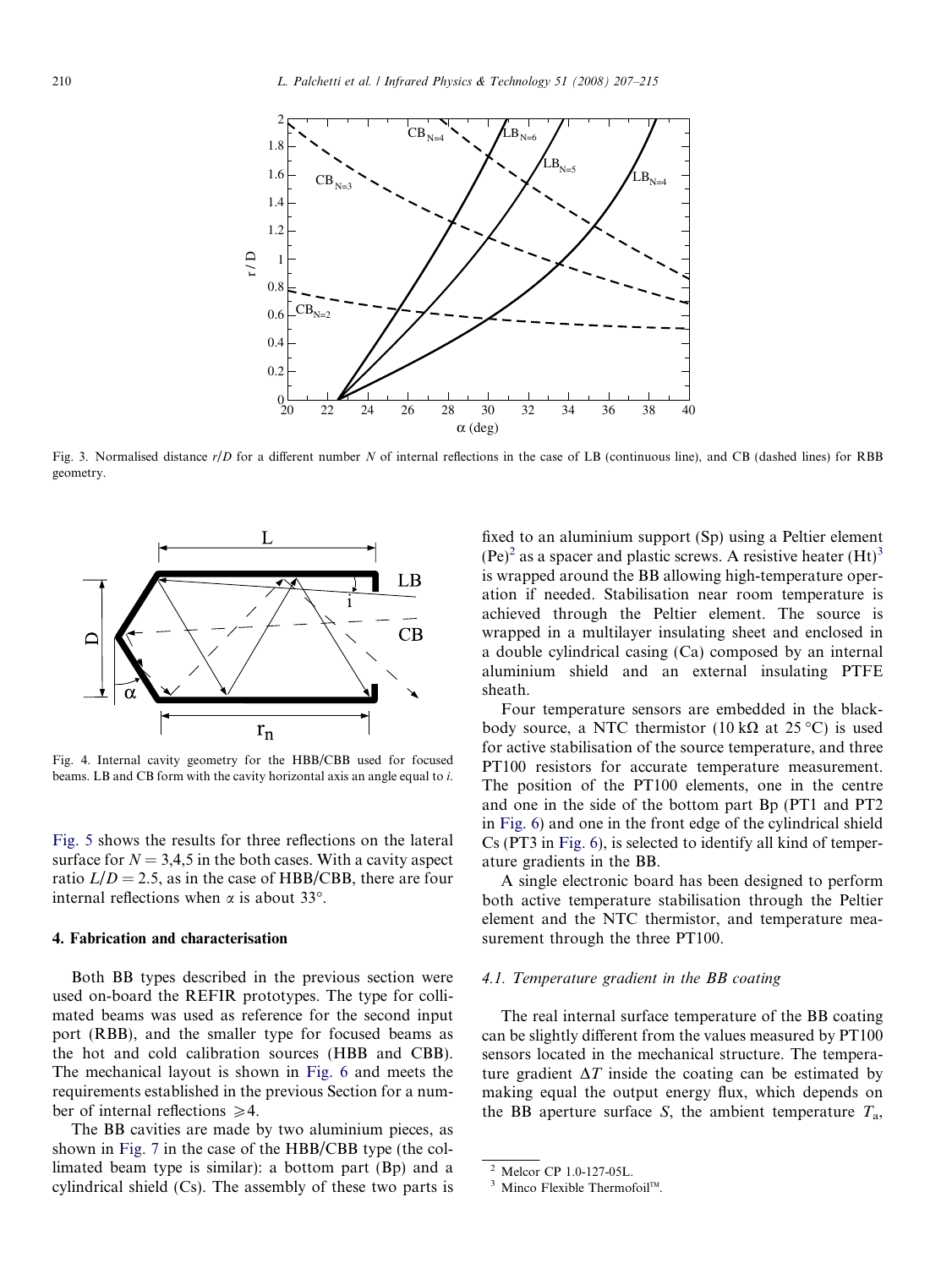<span id="page-4-0"></span>

Fig. 5. Normalised distance  $r/D$  for a number N of internal reflections in the case of LB (continuous line), and CB (dashed lines) for HBB/CBB sources.



Fig. 6. Mechanical layout for the REFIR RBB (left side) and HBB or CBB (right side). PT1-3 are PT100 temperature sensors, and NTC is a 10 k $\Omega$ thermistor.

and the cavity temperature  $T_{BB}$ , with the energy transport through the coating internal surface  $S_i$ . It is found [\[8\]](#page-8-0)

$$
\Delta T = \sigma_{\rm SB} \frac{S}{S_i} \frac{d}{k} (T_{\rm a}^4 - T_{\rm BB}^4),\tag{5}
$$

where  $d$  and  $k$  are, respectively, the thickness and the thermal conductivity of the coating, and  $\sigma_{SB}$  is the Stefan–Boltzmann constant. Eq. (5) is calculated for both RBB and HBB/CBB geometry for the Xylan coating  $(d = 25.5 \text{ }\mu\text{m})$ , measured with Tencor Instruments Alpha-Step 200 diamond profilometer and  $k = 0.25 \text{ WK}^{-1} \text{ m}^{-1}$ , typical value for PTFE). [Fig. 8](#page-5-0) shows  $\Delta T$  as a function of the temperature difference between the BB and the environment. The temperature gradient can be neglected since it is less than 0.02 K, even in the worse case of the larger temperature difference between the BB and the external environment.

#### 5. Emission performances

In both types of BB and under different heating or cooling conditions, usually a temperature gradient parallel the BB surfaces has been found. Typically along the lateral walls the gradient (temperature difference between PT2 and PT3) can be as high as 5–10 K, instead the difference inside the bottom BB circular structure (temperature difference between PT1 and PT2) is limited to 1–2 K.

Under these typical working conditions, a very simple model has been considered in order to characterise the BB emission law as a function of the three temperatures. The internal cavity has been divided into three regions, the bottom circular surface, the first half lateral surface closer to the bottom, and the second lateral surface closer to the top BB aperture. Each region is characterised by a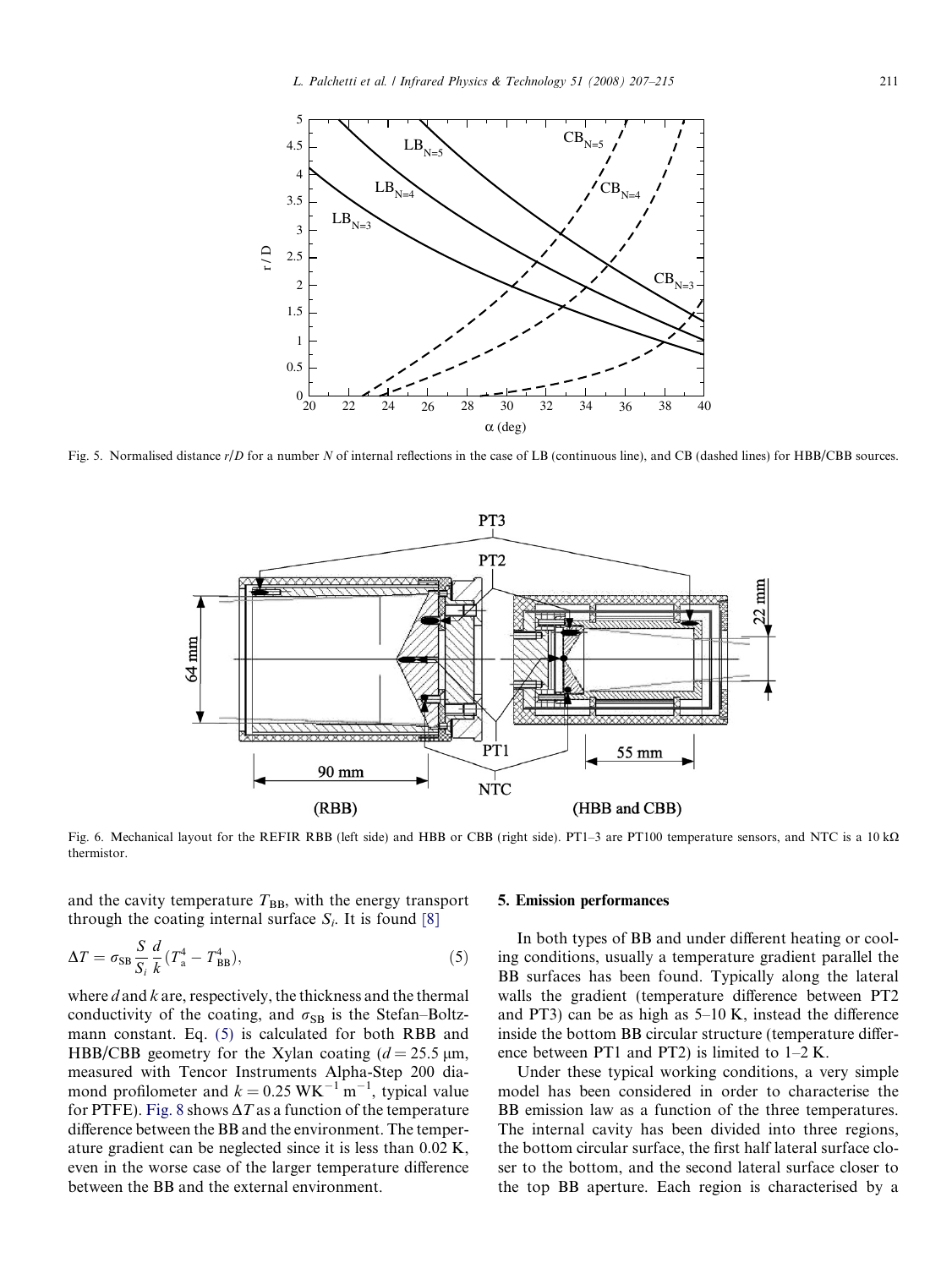<span id="page-5-0"></span>

Fig. 7. Exploded view of the blackbody source (focused beam version). Bp: blackbody bottom, Cs: blackbody cylindrical shield, Sp: support, Pe: Peltier element, Ca: external casing, Ht: heater.



Fig. 8. Temperature gradient  $\Delta T$  inside the coating as a function of the temperature difference between the BB and the environment. The calculation has been performed with the environment temperature of 20  $^{\circ}$ C.

single effective temperature,  $T_{\text{bot}}$ ,  $T_{\text{lat1}}$ , and  $T_{\text{lat2}}$ , respectively.  $T_{\text{bot}}$  is given by the average of the temperatures measured in PT1 and PT2. Instead for the lateral surface, a linear gradient between PT2 and PT3 is considered and  $T_{\text{lat1}}$  and  $T_{\text{lat2}}$  are taken equal to the average in the two separated regions. The total output emission as a function of optical frequency  $L_{\text{BB}}(\sigma)$  is given by adding the emission of these regions considering the possible number of reflections. According to the cavity geometry model described in Section [3](#page-1-0), the bottom region emits directly through the output BB aperture and through one reflection, the first lateral region through two reflections, and the second lateral region through three reflections. Therefore  $L_{\text{BB}}(\sigma)$  is given by the following equation

$$
L_{\text{BB}}(\sigma) = eB(T_{\text{bot}}, \sigma) + eRB(T_{\text{bot}}, \sigma) + + eR^2B(T_{\text{lat1}}, \sigma)
$$
  
+  $eR^3B(T_{\text{lat2}}, \sigma)$ , (6)

where R is the coating spectral reflectance,  $e = (1 - R)$  is its emissivity, and  $B(T,\sigma)$  is the Planck emission function. The first two terms in Eq. (6), which depend essentially only on the temperature of the bottom surface, produce the dominant effect when  $R$  is small, as usually occurs in the materials used for the BB internal coating.

Eq. (6) can be used to calculate the emissivity of a BB when the temperature is uniform (i.e.  $T_{\text{bot}} = T_{\text{lat1}} = T_{\text{lat2}}$ ). In the case of a BB coated with Xylan,  $R$  can be taken equal to 0.09, which well approximates reflectance, as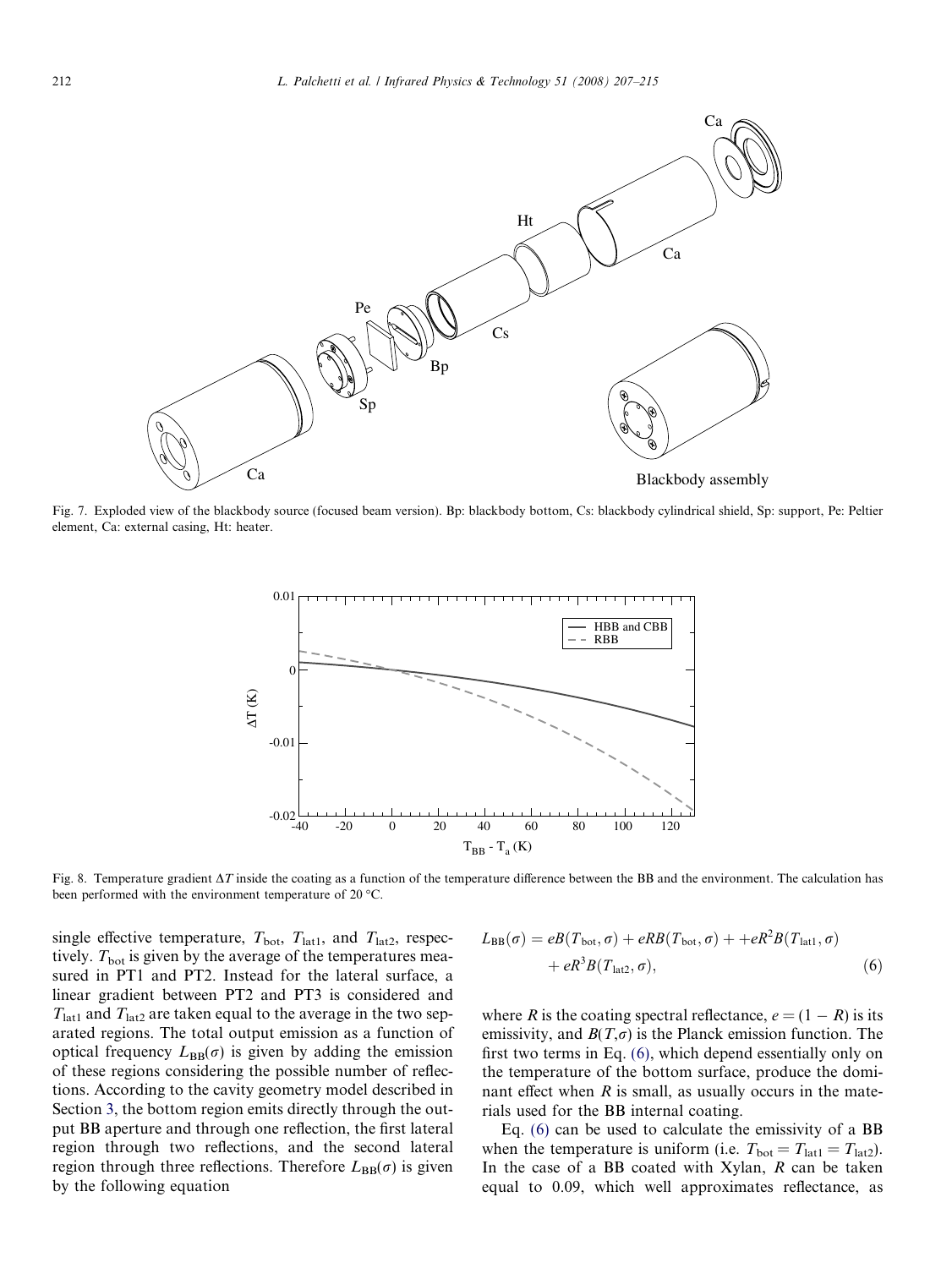Table 2 BB heating laboratory conditions

| BB<br>source | PT1 temperature<br>$^{\circ}$ C) | PT2 temperature<br>(°C) | PT3 temperature<br>(°C) |
|--------------|----------------------------------|-------------------------|-------------------------|
| <b>HBB</b>   | 82.9                             | 83.3                    | 91.5                    |
| <b>RBB</b>   | 62.3                             | 62.7                    | 66.3                    |
| <b>RBB</b>   | 14.3                             | 137                     | 22.4                    |

shown in [Fig. 1](#page-2-0), over the whole spectral bandwidth, and Eq. [\(6\)](#page-5-0) gives an emissivity better than 0.9999.

Eq. [\(6\)](#page-5-0) can also be used to calculate the brightness temperature (i.e. the effective BB temperature) that can be attributed to the BB emission in the case a temperature gradient inside the BB. The evaluation has been performed in three real conditions measured in laboratory and reported in Table 2. The calculations have been extended down to 100 cm<sup>-1</sup> by taking  $R = 0.09$  also below 400 cm<sup>-1</sup>, where no measurements are available, and the results are shown in Fig. 9. Fig. 9 also shows that the modeled emission corresponds to a constant BT that is equal to the average of the measurements from the PT1 and PT2 sensors (i.e. the temperature of the bottom surface) within  $0.01-0.02$  K temperature error in case of a heated source. In the case of a BB temperature near to the ambient the variation of BT with the optical frequency is larger and can reach a few degrees.

To verify this model, an independent measurement of BT has been performed by the IR camera  $Probeve^{\circledR}$  TVS 2000, which is sensible to the 1852–3333 cm<sup>-1</sup> (3–5.4  $\mu$ m) spectral range. The thermal images of the BB aperture emission are shown in Fig. 10 for the three heating conditions reported in Table 2.

The images show a very uniform temperature field that can be evidenced through a plot of the vertical and horizontal profiles as shown in [Fig. 11](#page-7-0) for HBB, and in [Fig. 12](#page-7-0) for RBB heated (top panel) and cooled (bottom panel). When the instrument FOV is inside the central area, i.e. when the beam diameter is smaller than 20 mm for HBB and 60 mm for RBB (as occurs in REFIR-PAD), the BB emission has a constant BT within  $0.1 \degree C$ .

The BT measured with the IR camera can also be compared with the model estimation given by Eq. [\(6\)](#page-5-0) and calculated for the same heating conditions. From Fig. 9 we obtain the average of BT in the IR camera spectral range, 83.11 °C for HBB heating condition, 62.51 °C for RBB



Fig. 9. Brightness temperature calculated from Eq. [\(6\)](#page-5-0) as a function of optical frequency in three heating conditions, typically used for RBB and HBB.



Fig. 10. Thermal images for (a) RBB at about 14 °C, (b) RBB at about 63 °C, and (c) HBB at about 83 °C.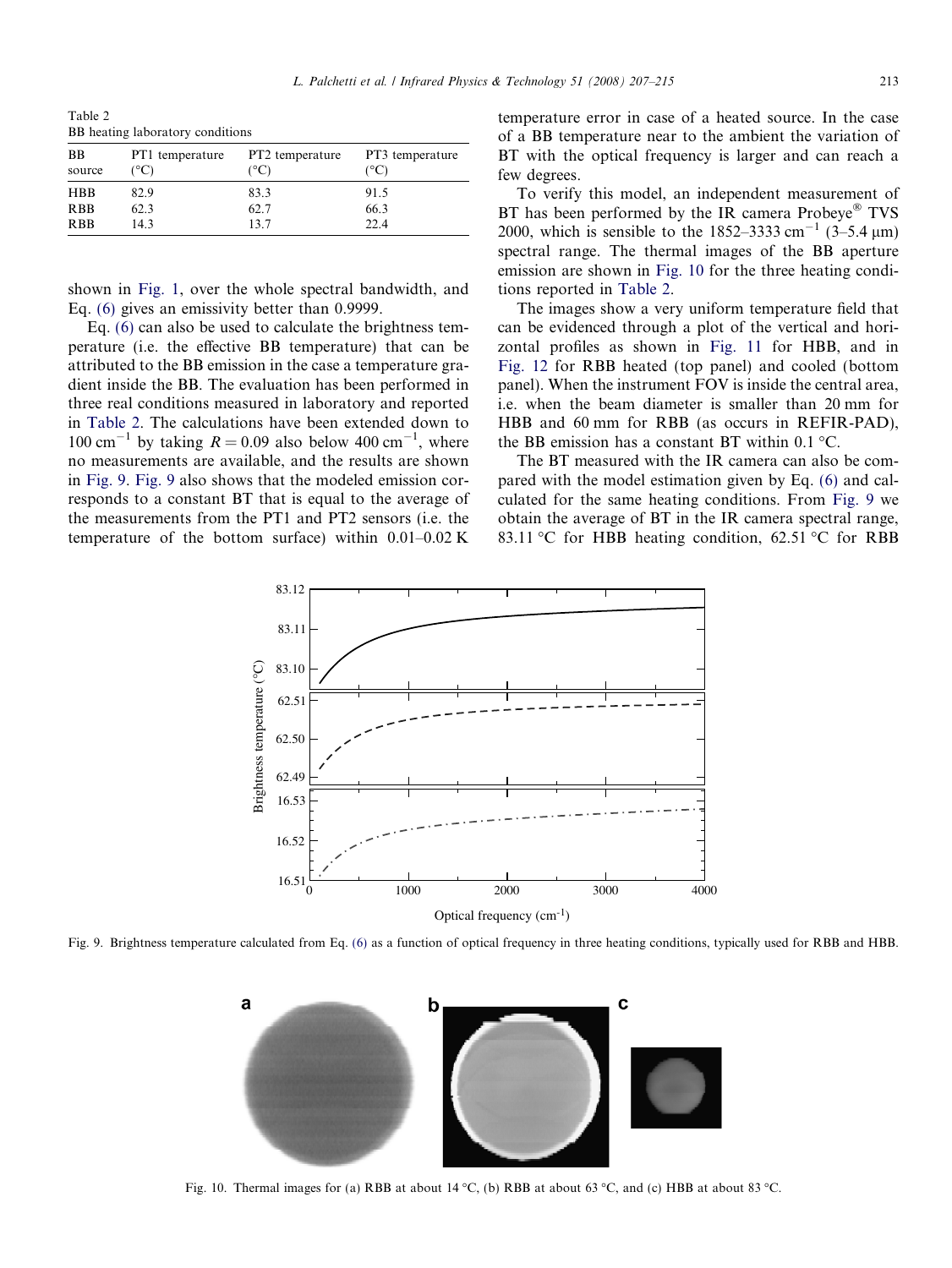<span id="page-7-0"></span>

Fig. 11. BT profiles vertical (dashed line) and horizontal (continuous line) for HBB at the measured PT100 temperature of about 83 °C. The REFIR-PAD IFOV is shown by the vertical grey lines.



Fig. 12. BT profiles vertical (dashed line) and horizontal (continuous line) for RBB at the measured PT100 temperature of about 63 °C (top panel), and for RBB of about 14 °C (bottom panel). The REFIR-PAD IFOV is shown by the vertical grey lines.



Fig. 13. Calibration BT error measured with REFIR-PAD during the stratospheric flight performed in June 2005 from Brazil [\[9\]](#page-8-0).

heated, and  $16.53 \text{ °C}$  for RBB cooled. These values are very close to the IR camera measurements, shown in Figs. 11 and 12, and allow to verify the model with a 0.5 K precision.